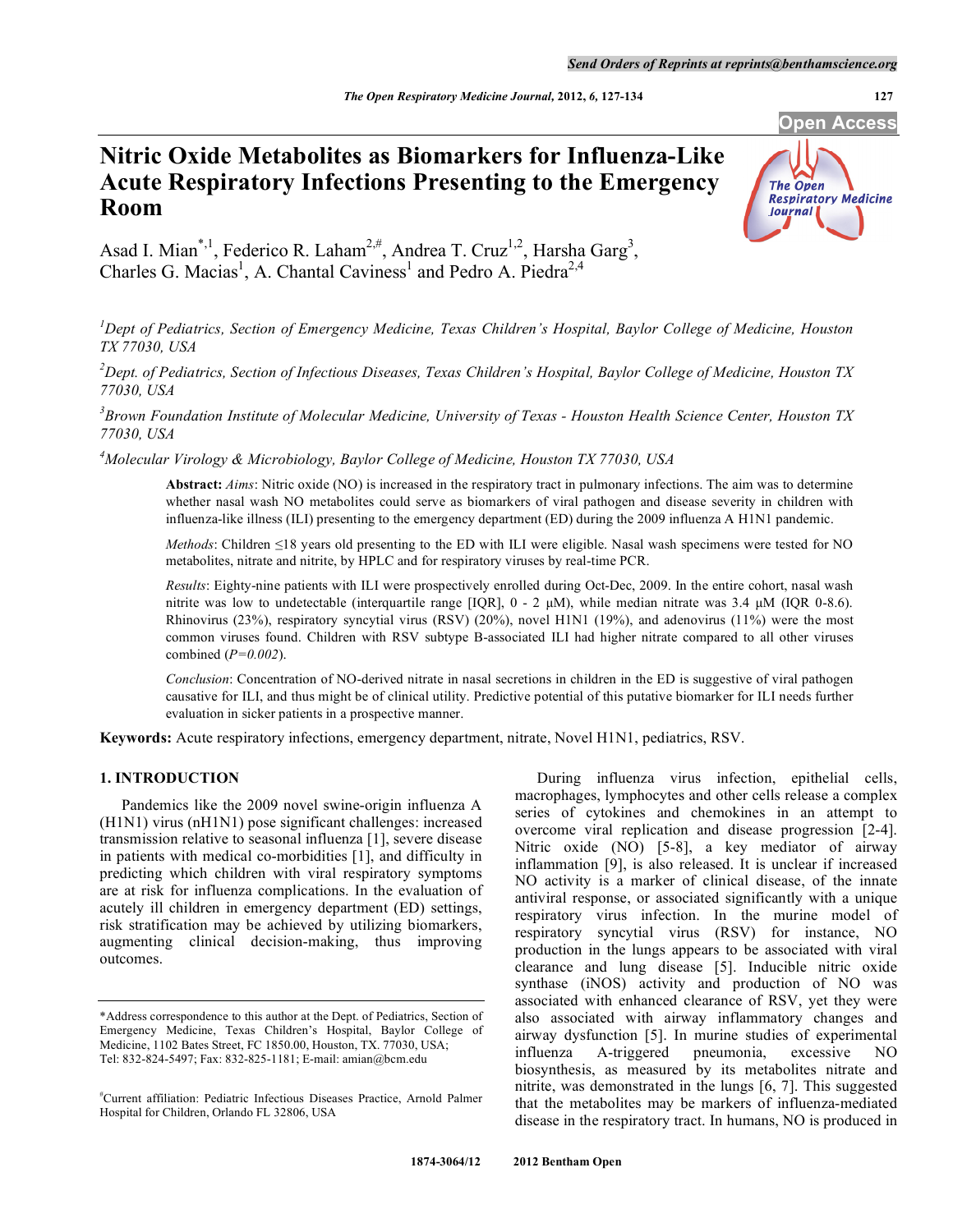the upper and lower respiratory tract. It can be detected in exhaled air of healthy individuals and at increased levels in subjects with pulmonary disease, including asthma, bronchiectasis and upper respiratory infections [10-14]. In aqueous solutions, NO is rapidly converted to distinct oxides of nitrogen [10, 15], which may thus be potential biomarkers of disease severity in acutely ill children presenting with influenza-like-illness (ILI).

 We conducted this as a pilot study to test the hypothesis that concentration of NO metabolites, nitrite and nitrate, in respiratory secretions would be dependent on type of viral pathogen and severity of illness. Our primary objective was to describe stable nitrate and nitrite in nasal wash secretions as potential indicators of viral pathogen causative of the ILI in children who presented to the pediatric ED during the 2009 nH1N1 pandemic. Our secondary objective was to determine if NO metabolites in nasal wash secretions were predictive of disease severity.

# **2. MATERIAL AND METHODS**

#### **2.1. Study Design/Patient Enrollment**

 We performed a cross-sectional single-center convenience study evaluating nasal wash (NW) nitrate and nitrite in children 0-18 years of age presenting to the emergency department (ED) of Texas Children's Hospital (Houston, TX) with ILI from October 1-December 31, 2009. Patients were included if they had an ILI **(**met the Centers for Disease Control and Prevention case definition for ILI [16]) or a positive point-of-care test for influenza. The study period overlapped part of the 2009 nH1N1 and RSV outbreaks in Houston. Institutional review board approval was obtained prior to study initiation (IRB#H-25083). After informed consent, clinical data were entered into standard case reporting forms. These included patient age, gender, ethnicity, medical history, vital signs, and physical examination findings. A nasal wash sample was also collected.

#### **2.2. Nasal Wash Collection and Processing/Storage**

 During the child's visit to the ED, a nasal wash (NW) sample was collected by a standardized method previously described by our team [17]. We instilled 2 mL of normal saline into one of the external nares. A flexible rubber tube was then utilized to aspirate the material back into a syringe containing 2 mL of normal saline. This was repeated in the other naris, and the samples pooled. One ml of NW was transferred to a cryovial and rapidly frozen to -20°C, and later analyzed for NOx (see below). The remaining nasal wash was added to transport medium with a virus stabilizer (15% glycerol in Iscove's media), in a 1:1 dilution. This was refrigerated at 4°C for no longer than 72 h. It was then processed for viral isolation as described below (see also ref. [17, 22]).

### **2.3. Viral Diagnostics**

 Viral detection was performed by real-time PCR for a panel of respiratory viral pathogens that included nH1N1, seasonal influenza A (H1N1) virus, parainfluenza virus 1, RSV-A and RSV-B, human rhinovirus (HRV), adenovirus, enterovirus and human metapneumovirus.

#### **2.4. Nasal Wash Nitrate and Nitrite Assessment**

 Nasal wash NOx (combined nitrate and nitrite) analysis was performed in the laboratory of Dr. Nathan Bryan. After thawing an aliquot of nasal secretion, NOx analysis was conducted by a dedicated ENO-20 HPLC System (EiCom Corporation) [18]. This system is sensitive and selective for the measurement of nitrate and nitrite in all biological matrices and has the capacity for high throughput (lower limit of detection is  $0.1$  pmol at  $100\mu$  of sample injection). The ENO-20's high sensitivity is attained by the combination of a diazo coupling technique with the extract to be measured and separation of nitrite and then nitrate using a reverse-phase column. To separate nitrite and nitrate, the nitrate was first reduced to nitrite through a reaction with cadmium and reduced copper inside a reduction column. The two resolved peaks were then mixed with Griess reagent (dinitrogen trioxide,  $N_2O_3$ , generated from acidified nitrite that reacts with sulfanilamide) in-line to form the classical diazo compound which was then detected spectrophotometrically. Triplicate determinations were performed on each specimen and the final values averaged.

# **2.5. Detection of IgA and IgG Immunoglobulins in Nasal Wash**

 Prior to initiating the study, personnel were trained in a standardized nasal wash collection method we previously used in a bronchiolitis study conducted in the ED [17, 22]. Unlike the previous clinical study, multiple persons were involved in the collection of nasal wash specimens in the current study. Also consistent with the prior bronchiolitis study, the nasal wash specimens were diluted up to eightfolds to ensure adequate volume to conduct the planned assays. We used the detection of IgA and IgG immunoglobulins in the nasal wash specimen as markers of a "good quality" specimen. Capture ELISA assays specific for IgA and IgG immunoglobulins were performed as previously described from this laboratory [23]. A 1/32 dilution in duplicate of each nasal wash specimen was tested for IgA and IgG immunoglobulins. The lower limit of detection for the diluted nasal wash specimen was approximately 60 ng/ml for total IgA and 114 ng/ml for total IgG. The detection of either IgA or IgG immunoglobulin indicated the specimen was of "good quality". In general, all nasal wash specimens with detectable IgA also had detectable IgG immunoglobulin except for one specimen that only had detectable IgA immunoglobulin.

#### **2.6. Statistical Analysis**

 Stata Version 10 (Stata, Inc., College Station, TX) was used for statistical analyses. Patient demographic characteristics were described using frequencies for categorical variables and measures of central tendency and dispersion for continuous variables. Distributions were explored for NW nitrite and nitrate concentrations; all were found to be non-Gaussian in distribution; as such, nonparametric tests were used (Kruskal-Wallis test for multiple groups and Mann-Whitney U test for two groups) to make statistical comparisons across groups. *P* values less than 0.05 were considered statistically significant. Comparisons were made across groups with nH1N1 infection, non-nH1N1 viral infection, and no viral infection detected as well as across groups with a single viral infection, co-viral infections, and no viral infection detected. We also statistically explored if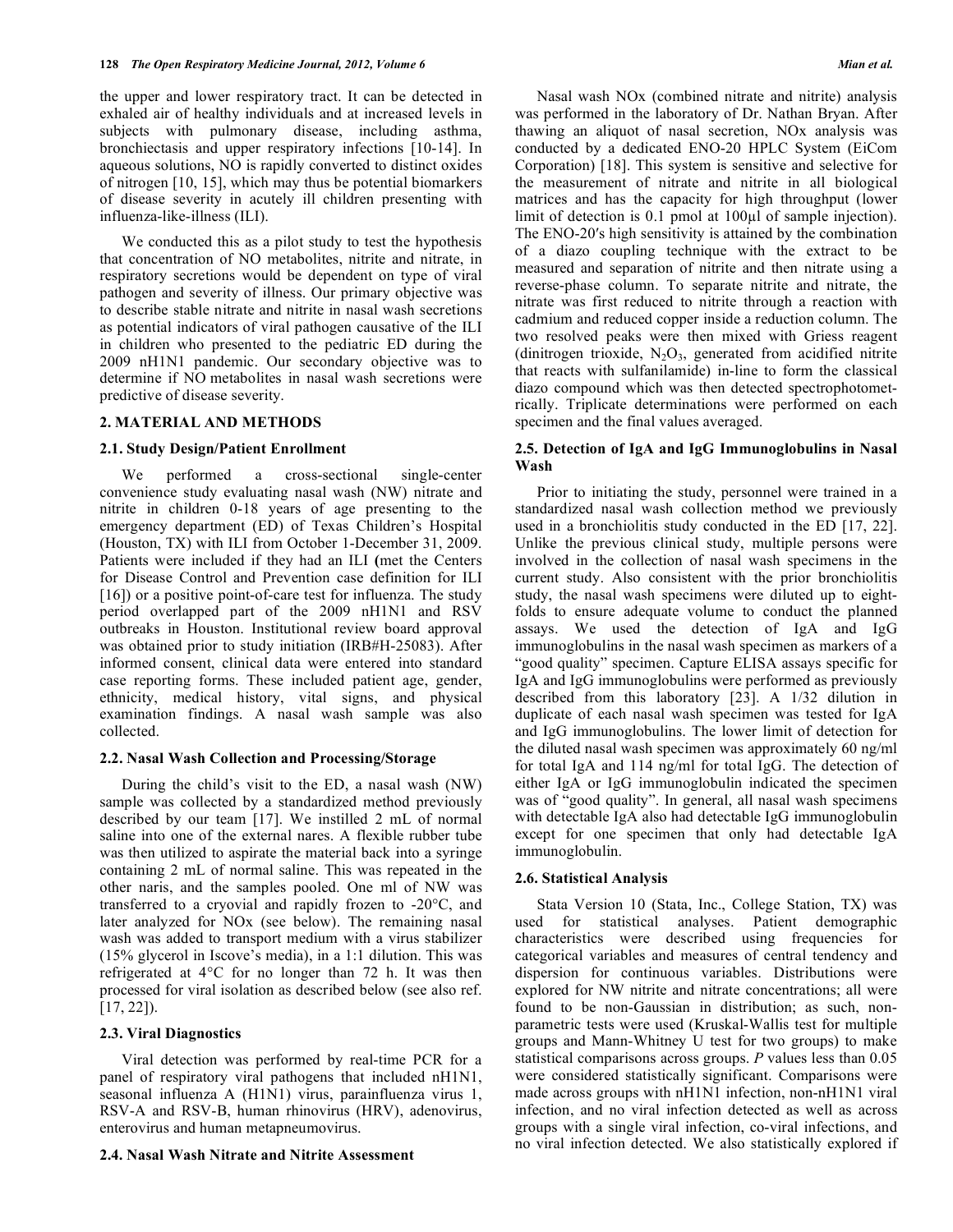NW nitrate level was higher in children with more severe ILI. When estimates were calculated for all samples (overall), a value of zero was assigned to each undetectable nitrate value. Therefore, zero values were part of the parameter estimation and statistical comparisons for these samples. When estimates were calculated for samples with detectable nitrate, a missing value was assigned to each undetectable nitrate sample. Therefore, undetectable samples were excluded from parameter estimation and statistical comparisons.

# **3. RESULTS**

#### **3.1. Demographics/Clinical Follow-Up**

 A nasal wash specimen was collected on 88 of the 89 subjects enrolled. Median age was 1.7 years (range 1 mo18y); 44% were male, 68% were Hispanic. Sixteen patients (18%) were hospitalized. The median hospital length of stay was 2 days (range 1 to 6 days). Only 1 patient was admitted to the intensive care unit during hospitalization. Six patients (7%) required oxygen but none were intubated. Age, gender, ethnicity, and clinical outcomes, including hospitalization, supplemental oxygenation and intravenous fluid usage, were compared between subjects with ILI infected with nH1N1, non-nH1N1viruses, or no virus detected: no significant differences were found (Table **1**).

### **3.2. Virologic Results**

 A virologic diagnosis was obtained in 60 (68%) of 88 patients with ILI presenting to the ED. HRV (n=20; 23%), RSV (n=18; 20%), nH1N1 (n=17; 19%), and adenovirus (n=10; 11%) were the most commonly detected viruses. Co-

# **Table 1. Demographic Characteristics, Clinical Outcomes and Nasal Wash Nitrate Between Subjects with ILI Infected with Novel (n) H1N1, Non-nH1N1 Viruses or No Virus Detected, at the TCH ED During the 2009 nH1N1 Pandemic**

|                                             | <b>Total</b><br>$N=88$<br>(%) | nH1N1 Virus<br><b>Positive Group</b><br>$n=17(%)$ | Non-nH1N1 Virus <sup>¥</sup><br><b>Positive Group</b><br>$n=43(%)$ | No Vírus<br><b>Detected</b><br>Group $n=28$ (%) | <b>P-Value</b> |
|---------------------------------------------|-------------------------------|---------------------------------------------------|--------------------------------------------------------------------|-------------------------------------------------|----------------|
| Age in Months: Median (IOR)                 | $20(6-57)$                    | $59(7-85)$                                        | $11(5-22)$                                                         | $33(11-84)$                                     | $0.002*$       |
| Gender                                      |                               |                                                   |                                                                    |                                                 | $0.415**$      |
| Male                                        | 39 (44%)                      | 9(53%)                                            | 16(37%)                                                            | 14 (50%)                                        |                |
| Female                                      | 49 (56%)                      | 8(47%)                                            | 27(63%)                                                            | 14 (50%)                                        |                |
| <b>Ethnicity/Race</b>                       |                               |                                                   |                                                                    |                                                 | $0.051**$      |
| Hispanic                                    | 60 (68%)                      | 15 (88%)                                          | 30(70%)                                                            | 15 (54%)                                        |                |
| Non-Hispanic                                | 28 (32%)                      | 2(12%)                                            | $13(30\%)$                                                         | 13 (46%)                                        |                |
| <b>Black</b>                                | $\overline{2}$                | $\boldsymbol{0}$                                  | $\overline{c}$                                                     | $\boldsymbol{0}$                                |                |
| White                                       | 15                            | $\mathbf{1}$                                      | 6                                                                  | 8                                               |                |
| Asian                                       | 11                            | $\mathbf{1}$                                      | 5                                                                  | 5                                               |                |
| <b>Clinical Outcomes</b>                    |                               |                                                   |                                                                    |                                                 |                |
| Hospitalized                                | 16(18%)                       | 2(12%)                                            | 10(23%)                                                            | 4(14%)                                          | $0.472**$      |
| Hours in ED: Median (IQR) <sup>+</sup>      | $3.6(2.3-5.1)$                | $3.5(2.0-5.1)$                                    | $3.5(2.6-5.3)$                                                     | $4.1(1.9-5.1)$                                  | 0.873*         |
| <b>Supplemental Oxygen</b>                  | 6(7%)                         | $0(0\%)$                                          | 4(9%)                                                              | 2(7%)                                           | $0.435**$      |
| Hours of Oxygen: Median (IQR)               | 34 (12-55)                    | NA                                                | 42 (31-79)                                                         | NA                                              | $0.064*$       |
| <b>Intravenous Fluids (IVF)</b>             | $14(16\%)$                    | 1(6%)                                             | 8(19%)                                                             | 5(18%)                                          | $0.451**$      |
| Hours of IVF: Median (IQR)                  | $21(5-40)$                    | NA                                                | $33(19-41)$                                                        | $9(3-18)$                                       | $0.057*$       |
| Healthcare visit after discharge            | 18(21%)                       | 5(29%)                                            | 6(15%)                                                             | 7(26%)                                          | $0.377**$      |
| Nasal Wash Nitrate (µM)                     |                               |                                                   |                                                                    |                                                 |                |
| Median (IQR) Nitrate (overall)              | $3.4(0.0-8.6)$                | $2.2(0.0-10.8)$                                   | $4.7(0.2 - 11.5)$                                                  | $1.6(0.0-4.9)$                                  | $0.076*$       |
| <b>Nitrate Detectable</b>                   |                               |                                                   |                                                                    |                                                 | $0.647**$      |
| <b>Nitrate Undetectable</b>                 | 26 (30%)                      | 6(35%)                                            | 10(23%)                                                            | 10(36%)                                         |                |
| <b>Missing</b>                              | $1(2\%)$                      | $0(0\%)$                                          | $1(2\%)$                                                           | $0(0\%)$                                        |                |
| <b>Nitrate Detectable</b>                   | 61 (69%)                      | 11(65%)                                           | 32(74%)                                                            | $18(64\%)$                                      |                |
| <b>Median (IQR) Nitrate (when Detected)</b> | $5.3(3.0-11.3)$               | $5.3(2.2-13.5)$                                   | $7.5(3.6-14.4)$                                                    | $4.3(1.7-5.6)$                                  | $0.061*$       |
| <b>Nasal Wash IgA Detected</b>              | 61 (69%)                      | 11(65%)                                           | 39 (91%)                                                           | 11 (39%)                                        | $< 0.0001$ **  |

¥ Most common viruses identified were rhinovirus, RSV and adenovirus.

+ For patients discharged home from the ED.

\*Kruskal-Wallis Test; \*\* Chi-Square Test.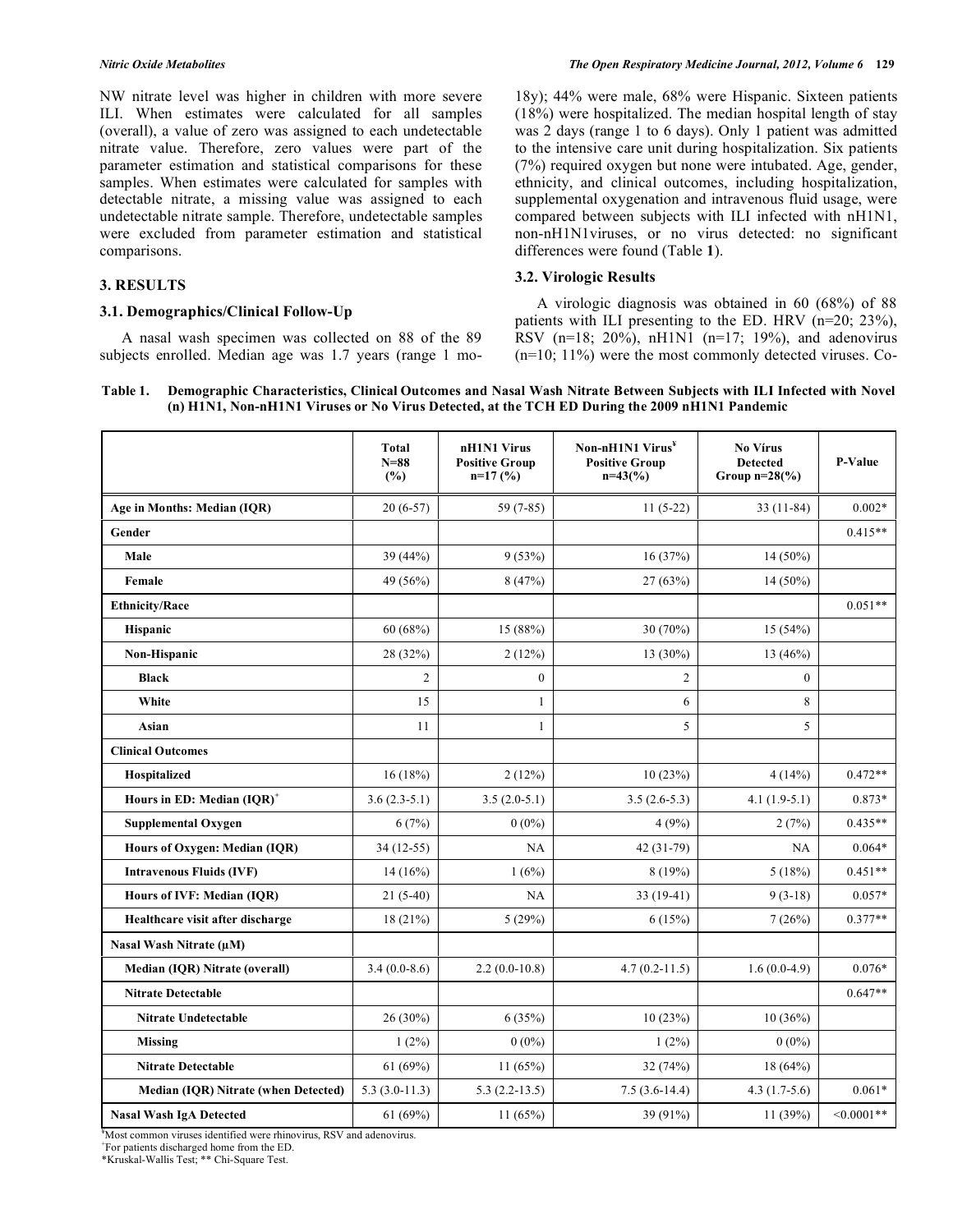**Table 2. Demographics, Clinical Outcomes and Nasal Wash Nitrate Compared Between Subjects with ILI Infected with Single Virus, Co-Viruses and those with No Virus Detected, at the TCH ED During the 2009 nH1N1 Pandemic** 

|                                        | Single Virus Infection n=47 (%) | Co-Virus Infection $n=13$ (%) | No Virus Detected n=28 (%) |
|----------------------------------------|---------------------------------|-------------------------------|----------------------------|
| Age in Months: Median (IQR)            | $14(6-47)$                      | $12(4-25)$                    | $33(11-84)$                |
| Gender                                 |                                 |                               |                            |
| Male                                   | 20 (43%)                        | 5(38%)                        | 14 (50%)                   |
| Female                                 | 27 (57%)                        | 8(62%)                        | $14(50\%)$                 |
| <b>Ethnicity/Race</b>                  |                                 |                               |                            |
| Hispanic                               | 35 (75%)                        | 10(77%)                       | 15(54%)                    |
| Non-Hispanic                           | 12(25%)                         | 3(23%)                        | 13 (46%)                   |
| <b>Black</b>                           | $\overline{c}$                  | $\boldsymbol{0}$              | $\boldsymbol{0}$           |
| White                                  | 5                               | $\overline{c}$                | 8                          |
| Asian                                  | 5                               |                               | 5                          |
| <b>Clinical Outcomes</b>               |                                 |                               |                            |
| Hospitalized                           | 8(17%)                          | 4(31%)                        | 4(14%)                     |
| Hours in ED: Median (IQR) <sup>+</sup> | $3.5(2.3-5.5)$                  | $3.3(2.3-4.0)$                | $4.1(1.9-5.1)$             |
| <b>Supplemental Oxygen</b>             | 3(6%)                           | 1(8%)                         | 2(7%)                      |
| Hours of Oxygen: Median (IQR)          | NA                              | NA                            | NA                         |
| <b>Intravenous Fluids (IVF)</b>        | 7(15%)                          | 2(15%)                        | 5(18%)                     |
| Hours of IVF: Median (IQR)             | 33 (18-70)                      | NA                            | $9(3-18)$                  |
| Healthcare visit after discharge       | 11(4%)                          | $0(0\%)$                      | 7(26%)                     |
| <b>Nasal Wash Nitrate</b>              |                                 |                               |                            |
| Median (IQR) Nitrate*                  | $3.5(0.0-11.3)$                 | $5.3(2.9-12.4)$               | $1.6(0.0-4.9)$             |
| Undetectable                           | 14 (30%)                        | 2(15%)                        | 10(36%)                    |
| <b>Missing</b>                         | $1(2\%)$                        | $0(0\%)$                      | $0(0\%)$                   |
| <b>Nitrate Detectable</b>              | 32 (68%)                        | 11(85%)                       | 18 (64%)                   |
| Median (IQR) Nitrate**                 | $8.2(3.0-13.2)$                 | $6.8(3.5-15.9)$               | 4.3 $(1.7-5.6)$            |
| <b>Nasal Wash IgA Detected</b>         | 37 (79%)                        | 13 (100%)                     | 11 (39%)                   |

+ For patients discharged home from the ED. \*For all samples (p=0.079 by Kruskal-Wallis Test).

\*\* For samples with detectable nitrate (p=0.070 by Kruskal-Wallis Test).

infections were observed in 22% of those with any virologic diagnosis obtained; 32% had no virus detected. Demographic features and clinical outcomes when comparing children with ILI due to single viral infections, co-infections or those with no virus detected are presented in Table **2**: no significant differences were found.

### **3.3. Nasal Wash Nitrite and Nitrate Results**

 Nasal wash nitrite level was low in the children enrolled in our study (range 0.001-2 μM). Nasal wash nitrite concentration in children with ILI was not significantly different between the children infected with nH1N1, nonnH1N1 virus and no virus detected (data not shown).

 Overall, median nitrate concentration was 3.4 μM; interquartile range (IQR) 0-8.6. Table **1** compares NW nitrate concentration between nH1N1 virus positive, nonnH1N1 virus positive and no virus detected groups. Significant difference in the NW nitrate concentration was not observed between the groups. The levels were comparable between the groups when only those specimens were analyzed in which nitrate was detectable (Table **1**).

 We were interested in conducting exploratory analysis with RSV because of the higher NW nitrate level observed with single infections. An ad hoc analysis demonstrated that RSV-B infection was associated with significantly higher nitrate levels, when compared against non-RSV-B infections (p =0.002; Fig. **1A***)* or specifically versus RSV-A infections (p=0.009; Fig. **1B**).

 We also compared nitrate levels between single versus co-infections and found that they were not significantly different from the no virus detected group (Table **2**). The concentration of NW nitrate was higher in the co-infection group, although it was not significantly different even when only those specimens were analyzed in which nitrate was detectable (Table **2**).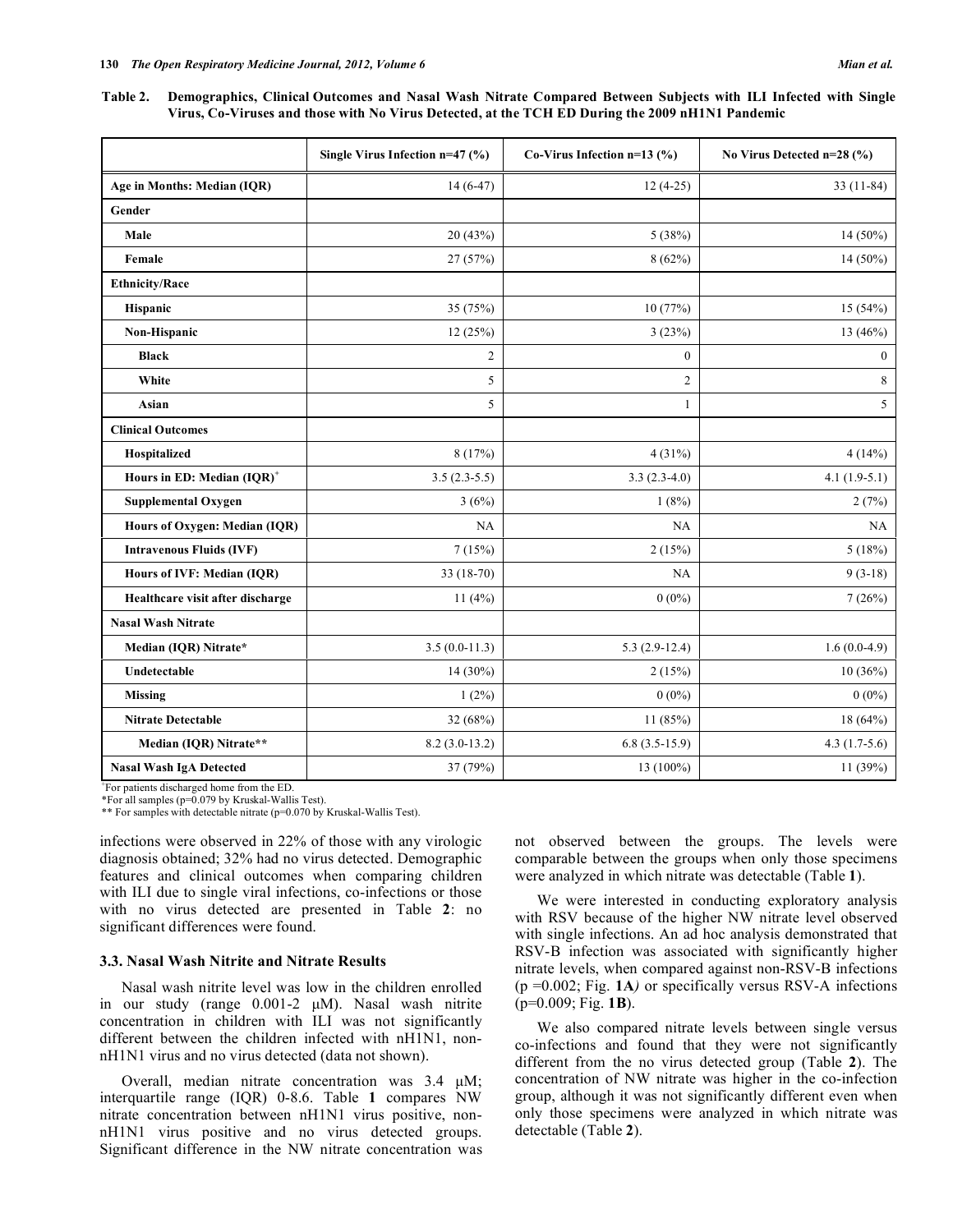

**Fig. (1).** Nasal wash nitrate in children with and without RSV subtype B-mediated influenza-like illness presenting to the emergency department during the 2009 influenza pandemic. Data include single as well as co-infections. (**A**) RSV-B positive *vs* RSV-B negative; (**B**) RSV-B positive *vs* RSV-A positive. The box depicts the range of values between the  $25<sup>th</sup>$  and  $75<sup>th</sup>$  percentiles with a line showing the median; whiskers encompass the adjacent values within 1.5 interquartile range of the nearer quartile.

 We explored if NW nitrate level was higher in children with more severe ILI. The median nitrate concentration was 7.8 μM (IQR 3.1-15.8) for hospitalized children and 4.9 μM (IQR 2.9-10.3) for children discharged from the ED; this was not significantly different (p=0.533 by Mann-Whitney U Test).

#### **3.4. Specimens with Detectable IgA and IgG**

 We expected to detect a virus in at least 80% of children who were enrolled in the study using real time PCR. To determine if the nasal wash s species of "good" quality," we tested all the samples for IgA and IgG immunogloublins. Twenty seven (30.7%) of the 88 nasal wash specimens we tested did not have detectable IgA or IgG immunoglobulins. We then compared the percentage with virus detected in the "good quality" versus "poor quality" nasal wash specimens: 50 (82%) of 61 good quality specimens versus 10 (37%) of 27 poor quality specimens were positive for one or more viruses (chi-square;  $p \leq$ 0.001).

 Nasal wash samples with detectable immunoglobulins were significantly more likely (RR 2.2; 95% CI: 1.34-3.67) of having a virus detected compared to nasal wash samples with non-detectable IgA or IgG immunoglobulins. Because

of this significant difference in detecting a virus in "good" versus "poor" quality nasal wash specimens, an ad hoc analysis was conducted with only specimens considered of good quality.

 In Table **1**, the distribution of IgA positive samples by ILI groups (nH1N1 virus positive, non-nH1N1 virus positive, and no virus detected) is presented with no significant difference in distribution. Table **2** describes the distribution of IgA positive samples by number of viral pathogens detected (single viral infection, co-viral infection, and no virus detected groups) and again there was no significant difference between groups.

 When only those subjects with detectable IgA and IgG in their nasal wash specimen was analyzed we found no significant differences in age, gender, ethnicity or clinical outcomes (Table **3**). Furthermore, NW nitrate concentration, overall as well as when analyzing only specimens in which it was detectable, was not significantly different between the groups (Table **3**).

# **4. DISCUSSION**

 The current study is the first of its kind to demonstrate potential utility of NW nitrate and nitrite analyses in pediatric patients with ILI presenting to the ED. Overall, nitrite levels were very low, while nitrate was detectable in the majority of patients with ILI. These data are consistent with other studies suggesting that nitrate is the predominant NO metabolite in the respiratory tract [10, 15], hence that may explain why nitrate, and not nitrite, in nasal secretions is the more readily detectable of the two. Both nitrite and nitrate are stable in aqueous solutions at neutral pH, thus the lower concentration of nitrite was not due to lesser stability. Furthermore, a study by Grasemann *et al.* showed that nitrate was higher in bronchoalveolar lavage (BAL) fluid from children with pneumonia, and that there was a significant correlation between plasma and BAL nitrate [10].

 Studies have shown a direct correlation and similarity between the composition of the upper airway secretions, as measured in nasal specimens, and the lower respiratory tract fluid, as determined by bronchoalveolar lavage [24]. Given the relative ease with which upper respiratory secretions can be collected from children, it provided us the rationale for studying NOx in nasal lavage. Nasal secretions contain multiple proteins, some of which play an important role in host defense owing to their antimicrobial potential. We can speculate that proteins like lactoferrin or other metalloprotiens, found in nasal secretions, may be utilizing nitrite as a substrate for NO production and this may be part of the antimicrobial activity of nasal secretions. This may also explain why nitrite is low in them. Future studies can analyze the above proteins to assess whether they are increased or to assess their nitrite reductase potential *in vitro*. The utilization of nitrite as a substrate for NO production may account for some of the anti-microbial actions of the host.

 The current study was not set up to obtain blood from the enrolled patients. One way to demonstrate that a more aggressive immune response can be causative for the elevated nitrate in NW, could be by assessing correlation between the nitrate and peripheral blood white cell counts.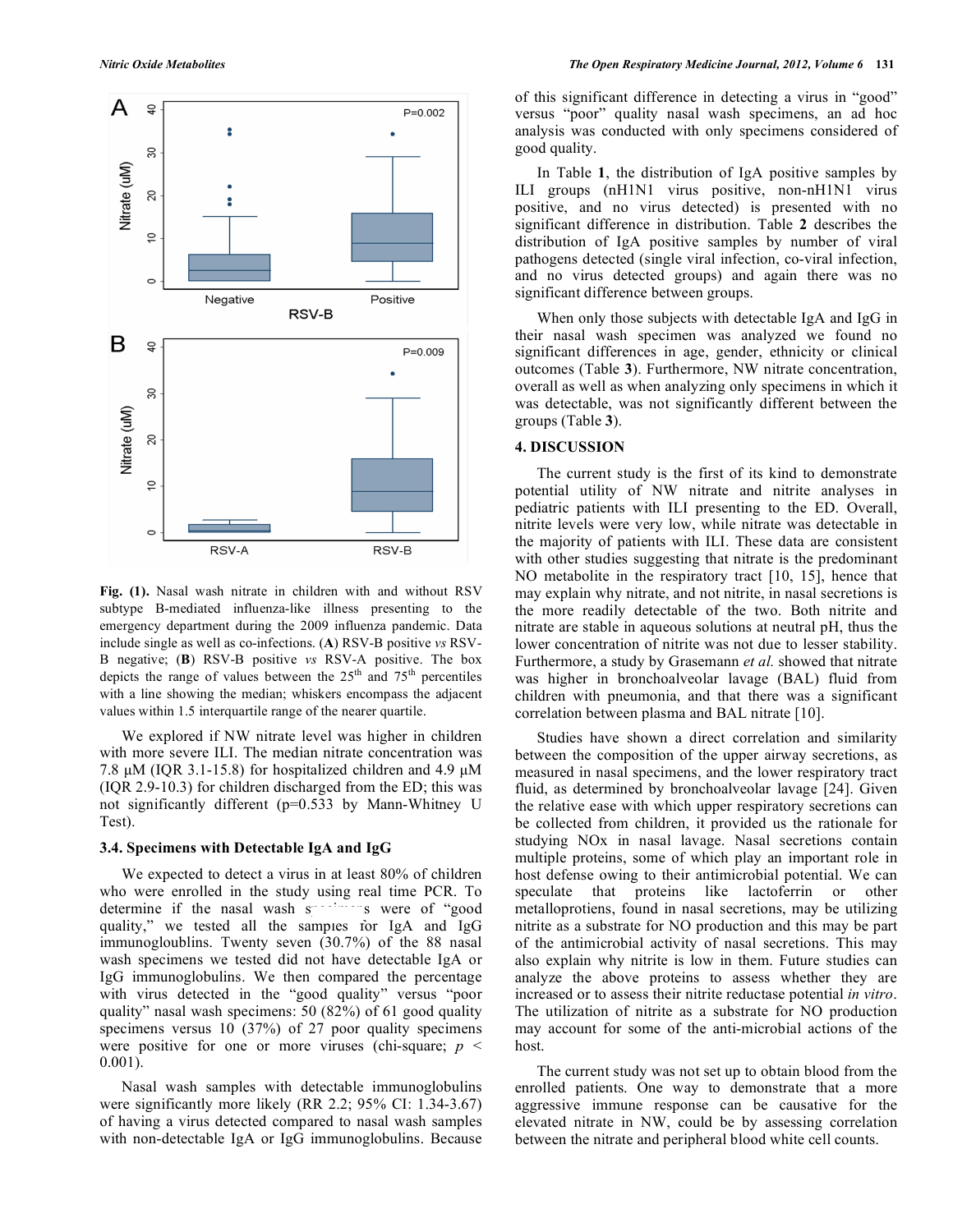**Table 3. Demographic Characteristics, Clinical Outcomes and Nasal Wash Nitrate Between Subjects with ILI Infected with Novel (n) H1N1, Other Viruses, or with No Virus Detected, at the TCH ED During the 2009 nH1N1 Pandemic. Only Specimens with Detectable IgA and IgG are Included in the Analysis** 

|                                        | Total N= $61$ (%) | nH1N1 Virus<br>Positive $n=11$ (%) | Non-nH1N1 Virus<br>Positive $n=39$ (%) | <b>No Virus Detected</b><br>$n=11(%)$ |
|----------------------------------------|-------------------|------------------------------------|----------------------------------------|---------------------------------------|
| Age in Months: Median (IQR)            | $12(6-41)$        | $47(7-76)$                         | $11(5-20)$                             | $60(9-115)$                           |
| Gender                                 |                   |                                    |                                        |                                       |
| Male                                   | 36(59%)           | 6(54%)                             | 24 (61%)                               | 6(54%)                                |
| Female                                 | 25(41%)           | 5(46%)                             | 15 (39%)                               | 5(46%)                                |
| <b>Ethnicity/Race</b>                  |                   |                                    |                                        |                                       |
| Hispanic                               | 40 (66%)          | 10 (91%)                           | 27 (69%)                               | 3(27%)                                |
| Non-Hispanic                           | 21 (34%)          | 1(9%)                              | 12(31%)                                | 8 (73%)                               |
| <b>Black</b>                           | 2                 | $\boldsymbol{0}$                   | 2                                      | $\mathbf{0}$                          |
| White                                  | 12                | $\overline{0}$                     | 6                                      | 6                                     |
| Asian                                  | 7                 | $\mathbf{1}$                       | 4                                      | $\overline{c}$                        |
| <b>Clinical Outcomes</b>               |                   |                                    |                                        |                                       |
| Hospitalized                           | 10(16%)           | $0(0\%)$                           | 8(21%)                                 | 2(18%)                                |
| Hours in ED: Median (IQR) <sup>+</sup> | $3.5(2.3-5.1)$    | $3.5(2.3-5.1)$                     | $3.5(2.6-5.5)$                         | $3.8(1.6-6.8)$                        |
| <b>Supplemental Oxygen</b>             | 3(5%)             | $0(0\%)$                           | 2(5%)                                  | 1(9%)                                 |
| Hours of Oxygen: Median (IQR)          | NA                | NA                                 | NA                                     | NA                                    |
| <b>Intravenous Fluids (IVF)</b>        | 8(13%)            | $0(0\%)$                           | 6(15%)                                 | 2(18%)                                |
| Hours of IVF: Median (IQR)             | $26.2(5.9-38.1)$  | NA                                 | $3.5(2.6-5.5)$                         | NA                                    |
| Healthcare visit after discharge       | 10(17%)           | 2(18%)                             | 6(15%)                                 | 2(18%)                                |
| <b>Nasal Wash Nitrate</b>              |                   |                                    |                                        |                                       |
| Median (IQR) Nitrate*                  | $4.3(0.5-10.0)$   | $2.2(0.0-10.3)$                    | $4.7(0.4-11.8)$                        | $4.4(1.8-4.9)$                        |
| Undetectable                           | 13(21%)           | 3(27%)                             | $8(20\%)$                              | 2(18%)                                |
| <b>Missing</b>                         | $1(2\%)$          | $0(0\%)$                           | 1(3%)                                  | $0(0\%)$                              |
| <b>Nitrate Detectable</b>              | 47 (77%)          | 8 (73%)                            | 30 (77%)                               | 9(82%)                                |
| Median (IQR) Nitrate**                 | $5.3(3.3-12.1)$   | $4.1(2.1-13.8)$                    | $7.5(3.5-15.8)$                        | $4.7(3.9-6.8)$                        |

+ For patients discharged home from the ED.

\*For all samples (p=0.57 by Kruskal-Wallis Test). \*\* For samples with detectable nitrate (p=0.476 by Kruskal-Wallis Test).

 Nasal wash nitrate concentration in children with ILI was comparable among the children infected with nH1N1 compared to children infected with other respiratory viruses combined or those for whom a virus was not detected. Similarly, children with single viral infection versus co-viral infection versus those with no detectable viral agent had comparable illness outcomes and nitrate levels in their nasal wash samples. We were unable to address whether NO or its metabolites could be used to gauge severity of disease. This was most likely due to an insufficient number of children who were hospitalized for comparison. Although not statistically significant, nitrate concentration in hospitalized children was nearly twice that of non-hospitalized children. This might be of clinical relevance; adequately powered prospective studies will address this better. Additional studies with large numbers of non-hospitalized and hospitalized children presenting with an acute respiratory illness will be needed to determine if NW nitrate is a reliable biomarker for disease severity and can be used to complement clinical assessment.

 The higher concentration of NW nitrate in children with RSV versus non-RSV in general, was more marked when the analysis was done for RSV subtypes. This is consistent with studies that have demonstrated a robust generation of NO as part of an innate immune response to RSV [5]. Albeit, our patient population was highly selective for ILI based on CDC guidelines, the respiratory pathogenesis due to RSV may explain the higher concentration of NW nitrate in this subgroup. The small numbers of RSV subtypes preclude a detailed assessment of the differential levels of nitrate when comparing A versus B, we can speculate that the B subtype is more pathogenic and thus caused the higher concentration of NW nitrate.

 Exhaled NO has been studied as a putative biomarker for respiratory infections caused by influenza, rhinovirus and other viral pathogens [19-21], but the data have been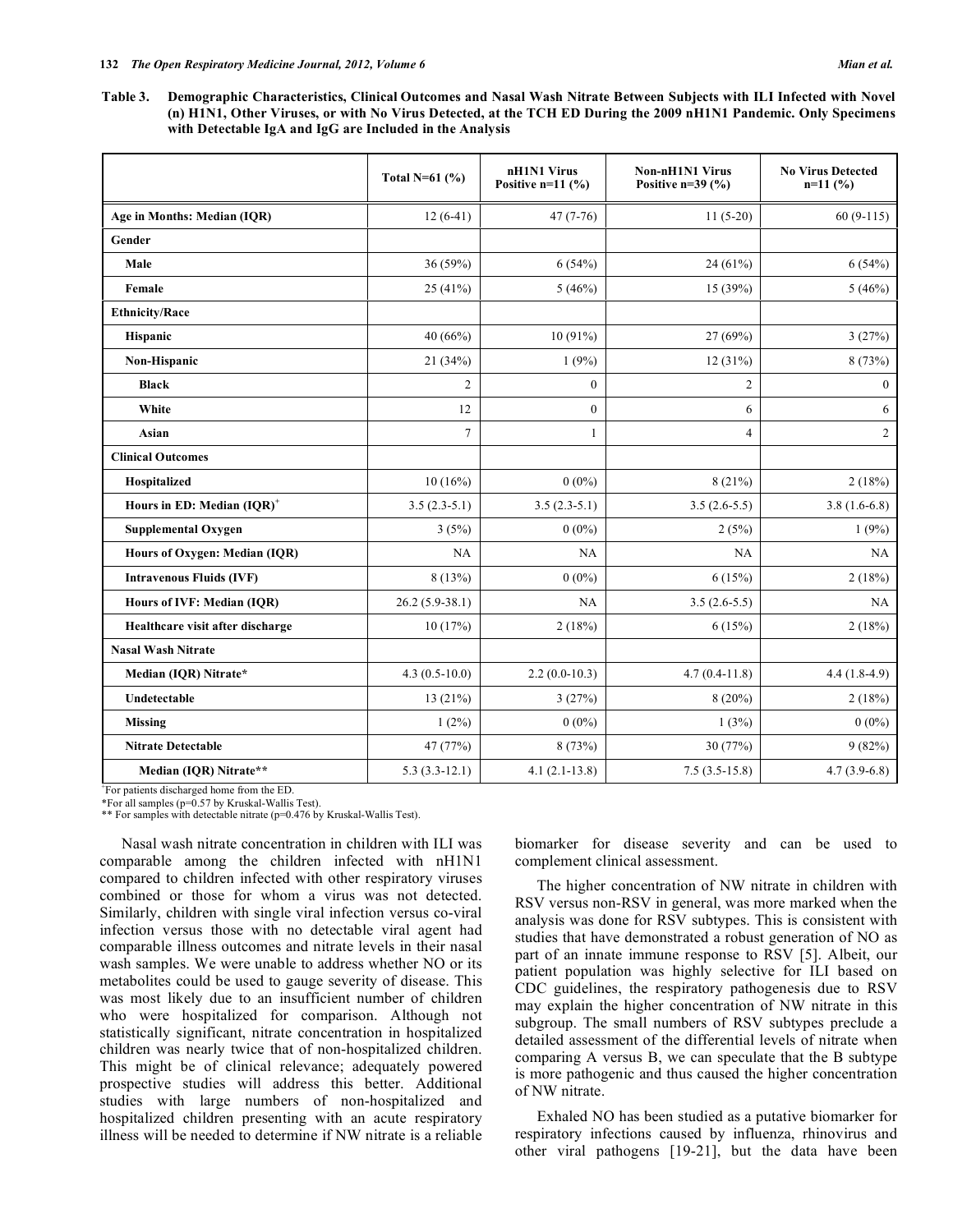equivocal. The conflicting data above may simply reflect technical issues in measuring exhaled NO. This methodology is cumbersome to achieve in the pediatric population, either in the in-patient or the ED settings. Thus, the strength of our study was that we focused on stable NO metabolites in nasal secretions. Additionally, NW specimens are easy to perform and readily accessible from children with acute respiratory illness such as the population of children we studied who presented to the ED with ILI. Early diagnosis of influenza facilitates initiation of antiviral therapy that may decrease morbidity, mortality, and secondary spread within the household. However, currently available rapid diagnostic assays for influenza are insensitive and false negative results may provide undeserved reassurance to clinicians [25, 26]. As such, elevated levels of NO metabolites in respiratory samples may provide sensitive, albeit nonspecific, evidence of viral etiologies.

 Our study had several limitations. The pilot cohort was relatively small and given the lack of severe ILI observed, we were unable to detect statistically significant correlations between NW NO metabolites nitrate and nitrite and important patient outcomes. An adequately powered prospective study might demonstrate statistical significance. In the future, we will conduct power calculations to ascertain what "n" values are needed to reach statistically significant differences.

 Nitrate was undetectable in several samples. The normal saline used for the nasal wash was free of nitrite and nitrate. The absence of nitrate may be due to low volumes of nasal secretions in those particular patients or the volume of saline used to collect may have diluted the sample to below the detection limit of the HPLC (1nM). However, since we used the same volume of saline for each wash in each patient, whatever the reason for the undetectable levels of nitrate is reflective of that particular patient. Table **2** shows the proportion of samples with detectable nitrate. The median and ranges are calculated by utilizing the values from the samples with detectable levels. Statistical comparisons should not be affected since we applied non-parametric tests.

 The presence of IgA or IgG in nasal wash was used to indicate a "good quality" specimen, based on prior experience [23]. In approximately 30% of the children, the nasal wash specimen was considered "poor quality" based on Ig levels (data not shown). However, when only those subjects with detectable IgA and IgG in their nasal wash specimen were analyzed we found no significant differences in age, gender, ethnicity or clinical outcomes. Furthermore, NW nitrate concentration, overall as well as when analyzing only specimens in which it was detectable, was not significantly different between the groups. Hence, it was unlikely to be confounding our results; however, highlighting this observation will hopefully provide a tool to other investigators to evaluate the quality of the nasal wash specimen which is not done in most clinical trials.

#### **5. CONCLUSIONS**

 Overall, this is an early demonstration for the potential of NW nitrate as a biomarker for acute respiratory viral infections in children presenting to the ED. An adequately powered prospective study in the ED, conducted during the respiratory viral seasons (fall, winter and spring), having

good quality NW specimens, and enrolling larger numbers of acutely ill children with a wide range of illness severity will be required to fully ascertain if NW levels of nitrate can predict important clinical outcomes.

#### **CONFLICT OF INTEREST**

 The authors confirm that this article content has no conflicts of interest.

#### **ACKNOWLEDGEMENTS**

 AIM and FL acknowledge the Thrasher Research Fund for Early Career Awards (NR-0058 & NR-0097, respectively). The study sponsors had no role in the study design, data collection/analysis, writing or submitting the manuscript. We also acknowlede Nathan S. Bryan, at the University of Texas-Houston Health Science Center, for his support in nasal wash nitrite and nitrate analyses.

#### **REFERENCES**

- [1] Peiris JS, Poon LL, Guan Y. Emergence of a novel swine-origin influenza A virus (S-OIV) H1N1 virus in humans. J Clin Virol 2009; 45(3): 169-73.
- [2] Melendi GA, Laham FR, Monsalvo AC, *et al.* Cytokine profiles in the respiratory tract during primary infection with human metapneumovirus, respiratory syncytial virus, or influenza virus in infants. Pediatrics 2007; 120(2): e410-5.
- [3] Szretter KJ, Gangappa1 S, Lu X, *et al*. Role of host cytokine responses in the pathogenesis of avian H5N1 influenza viruses in mice. J Virol 2007; 81(6): 2736-44.
- [4] de Jong MD, Simmons CP, Thanh TT, *et al.* Fatal outcome of human influenza A (H5N1) is associated with high viral load and hypercytokinemia. Nat Med 2006; 12(10): 1203-7.
- [5] Stark JM, Khan AM, Chiappetta CL, *et al.* Immune and functional role of nitric oxide in a mouse model of respiratory syncytial virus infection. J Infect Dis 2005; 191(3): 387-95.
- [6] Karupiah G, Chen JH, Mahalingam S, Nathan CF, MacMicking JD. Rapid interferon gamma-dependent clearance of influenza A virus and protection from consolidating pneumonitis in nitric oxide synthase 2-deficient mice. J Exp Med 1998; 188(8): 1541-6.
- [7] Akaike T, Noguchi Y, Ijiri S, *et al.* Pathogenesis of influenza virusinduced pneumonia: involvement of both nitric oxide and oxygen radicals. Proc Natl Acad Sci USA 1996; 93(6): 2448-53.
- [8] Akaike T, Okamoto S, Sawa T, *et al*. 8-nitroguanosine formation in viral pneumonia and its implication for pathogenesis. Proc Natl Acad Sci USA 2003; 100(2): 685-90.
- [9] Nevin BJ, Broadley KJ. Nitric oxide in respiratory diseases. Pharmacol Ther 2002; 95(3): 259-93.
- [10] Grasemann H, Ioannidis I, de Groot H, Ratjen F. Metabolites of nitric oxide in the lower respiratory tract of children. Eur J Pediatr 1997; 156(7): 575-8.
- [11] Alving K, Weitzberg E, Lundberg JM. Increased amount of nitric oxide in exhaled air of asthmatics. Eur Respir J 1993; 6(9): 1368- 70.
- [12] Kharitonov SA, Wells AU, O'Connor BJ, *et al.* Elevated levels of exhaled nitric oxide in bronchiectasis. Am J Respir Crit Care Med 1995; 151(6): 1889-93.
- [13] Kharitonov SA, Yates D, Barnes PJ. Increased nitric oxide in exhaled air of normal human subjects with upper respiratory tract infections. Eur Respir J 1995; 8(2): 295-7.
- [14] Kharitonov SA, Yates D, Robbins RA, *et al*. Increased nitric oxide in exhaled air of asthmatic patients. Lancet 1994; 343(8890): 133- 5.
- [15] Gaston B, Drazen JM, Loscalzo J, *et al*. The biology of nitrogen oxides in the airways. Am J Respir Crit Care Med1994; 149(2 Pt 1): 538-51.
- [16] 2009-2010 influenza season triage algorithm for children  $(18)$ years) with influenza-like illness. Available from: http://www.cdc. gov/h1n1flu/clinicians/pdf/childalg orithm2.pdf
- [17] Bennett BL, Garofalo RP, Cron SG, *et al*. Immunopathogenesis of respiratory syncytial virus bronchiolitis. J Infect Dis 2007; 195(10): 1532-40.